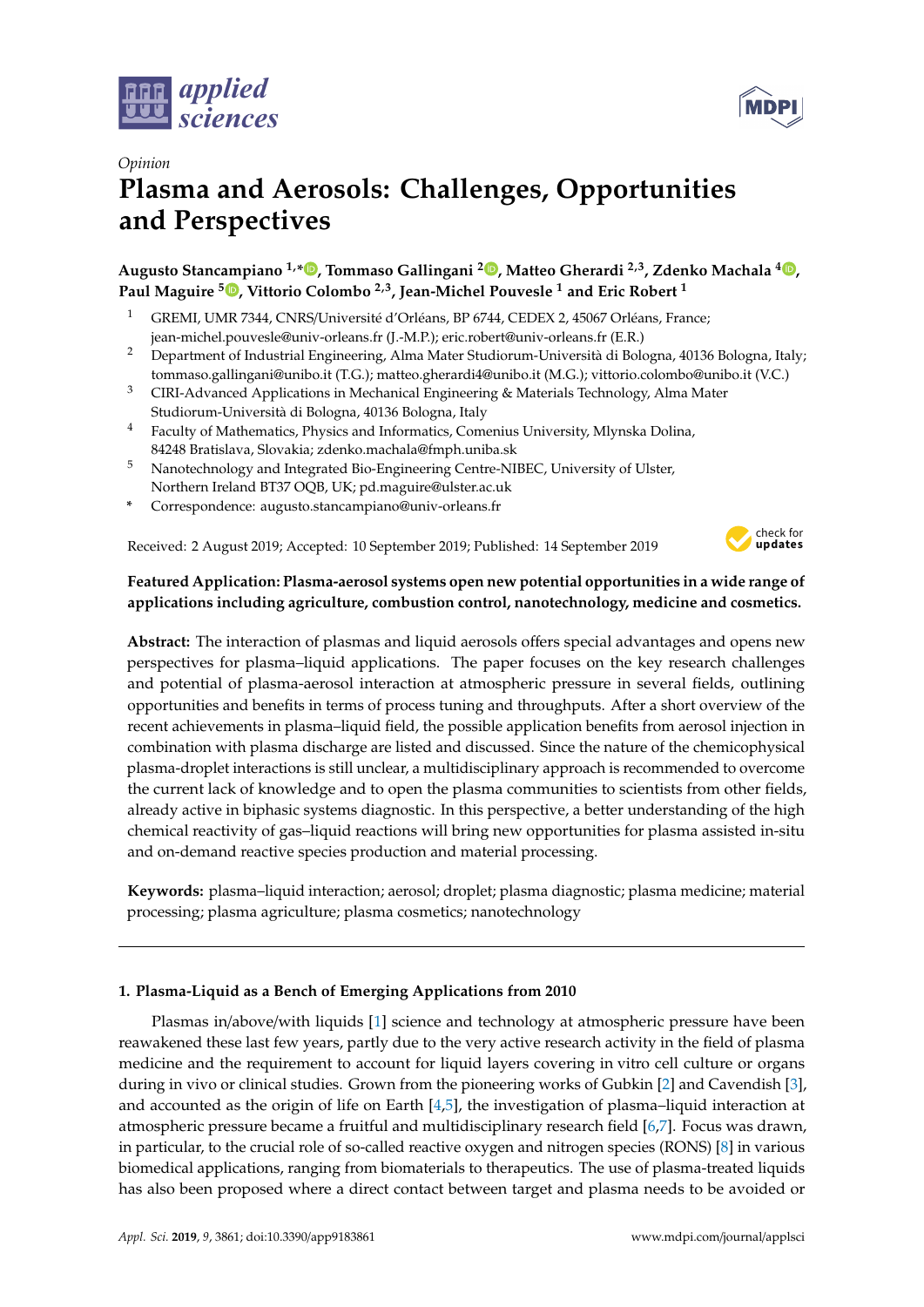is not possible. The combination of extensive efforts devoted to both plasma action on animal cells and the chemical analysis of plasma-treated solutions, together with the development of dedicated plasma sources for such applications, were between the key reasons why new emerging fields have been recently introduced, such as plasma agriculture, plasma catalysis, plasma nanomaterial synthesis/functionalization, plasma cancer, and plasma for skin treatment and cosmetics [\[9](#page-6-8)[–15\]](#page-7-0). In this framework, many scientific works and reviews [\[1](#page-6-0)[,16\]](#page-7-1) provided insights into the non-equilibrium chemistry created at the plasma–liquid interface and addressed the role of liquid and gas reaction pathways. The most common experimental setups, involving the direct contact of a narrow gas discharge with a batch solution, limit the production of reactive species and, thus, process throughput. While direct contact with a flowing liquid film has been proposed as an alternative to increase the plasma–liquid interface [\[17,](#page-7-2)[18\]](#page-7-3), some recent works have proposed the use of plasma-droplet interactions with the aim of overcoming the limit of batch process enabling in in-situ and on-demand dispensing [\[19–](#page-7-4)[21\]](#page-7-5). The large number of reaction pathways and available plasma parameters, already challenging for batch processes, bring even more complexity to the analysis and investigation of plasma–liquid interaction but open new possibilities for technological applications.

### **2. Plasma and Aerosols: Opportunities, Economical and Societal Benefits**

All these recent advances should, in our opinion and as has already been documented in the literature [\[19](#page-7-4)[,20,](#page-7-6)[22\]](#page-7-7), result in a strong effort and a specific interest in the development, optimization and applications of plasma in interaction with liquid droplets and aerosols in various fields of technology over the next decade. The topic of this paper is to summarize the opportunities for generating and delivering plasmas into aerosols and sprays, as a specific branch of plasma–liquid science and technology.

The term "plasma-aerosol", where "aerosol" means a dynamic suspension of liquid droplets dispersed in a gas, encompasses a wide range of scenarios that can involve a range of options, from single microscopic droplets up to dense sprays and jets, while atmospheric pressure plasmas may vary from the low temperature and non-equilibrium family of devices to extremely hot plasmas.

The plasma–aerosol configuration offers special beneficial advantages, not only in furthering the development of plasma–liquid applications, but also enabling greater scientific insights into what is an extremely complex problem involving potentially thousands of transient and non-equilibrium chemical reactions. Moreover, the incorporation of large surface-to-volume ratio media into cold plasma creates new opportunities, correlated to highly demanding societal and technological needs, in:

- *Enhancing the transfer of activation energy from the plasma to the liquid*. Batch processes are often limited by the transport of species through the liquid surface. This limit is overcome in the plasma–aerosol configuration thanks to a large surface-to-volume ratio and the production of species in close proximity to the droplet surface.
- *Controlling reactivity in the liquid*. The droplets can act as individual microreactors, enabling a range of conditions that cannot otherwise be achieved in batch processes.
- *In-flight production and on-demand delivery of designed micro*/*nanomaterials* associated with the generation of clusters and/or liquid evaporation. Aerosol droplets could be employed as micro-carriers, able to deliver particles and molecules in the discharge region opening, for example, for the use of low-volatility liquid compounds.
- *Delivery of short-lived species*. Plasma-aerosol driven by high velocity sprays may represent a new and unique way to generate and deliver significant amounts of short-lived species (sub-second lifetime) together with solvated electrons away from the plasma itself on millisecond timescales.

Dealing with economic benefits, in the synthesis of high value chemicals, drugs and nanomaterials, there is an increasing trend to move away from batch processing, which is expensive, difficult to control, and has an unwelcome environmental impact. Efficient green process research is looking to develop micro reaction technology. Plasma and aerosols offer many further advantages with regard to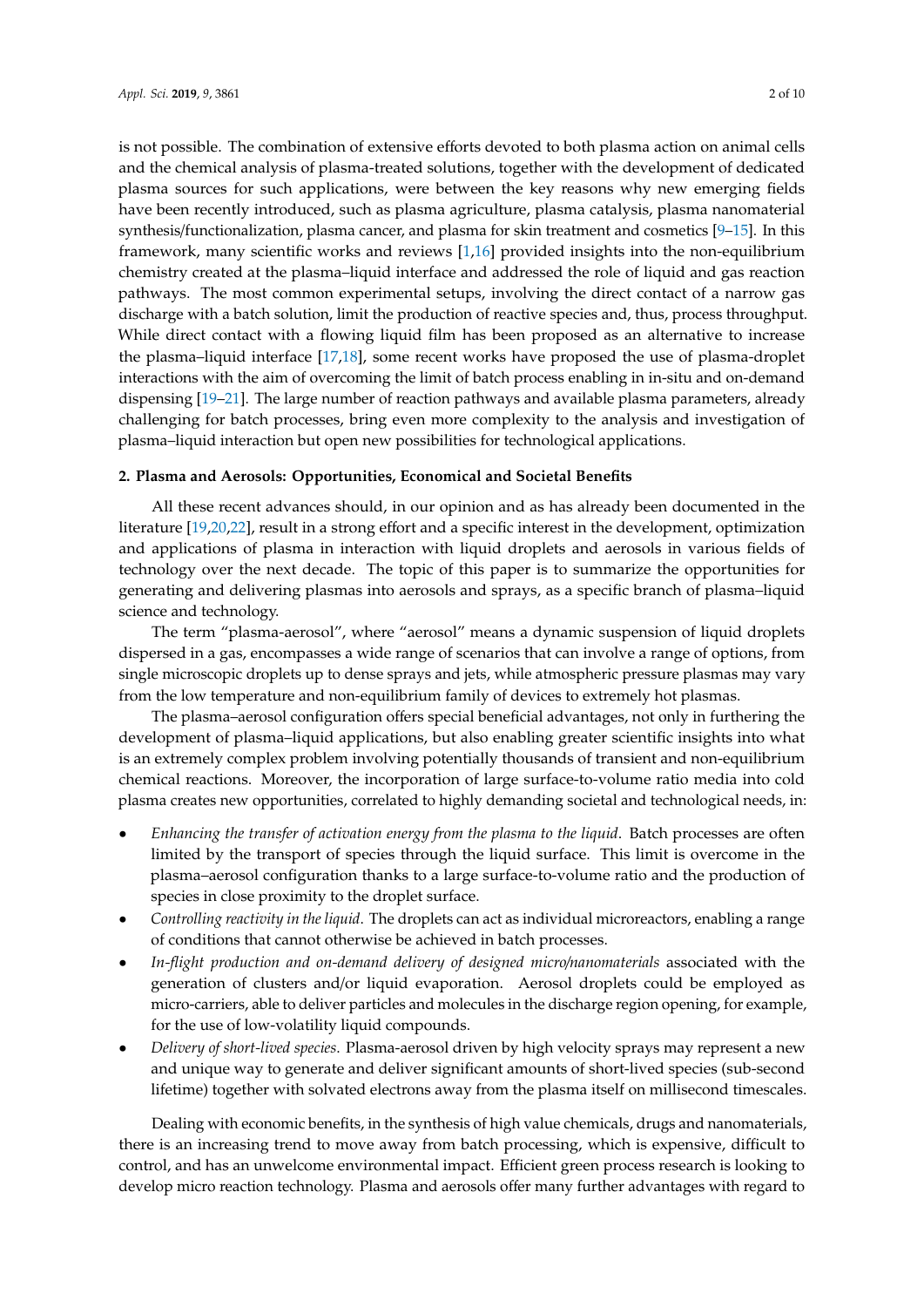cross-contamination, throughput, chemical recovery and waste generation. In addition, the ability to generate high value chemicals, locally and on-demand, offers tremendous potential. This includes, for example, pristine or drug-coated nanoparticle generation and delivery to patients for nanomedicine applications (e.g., wound healing and cancer treatment) and size-controlled nanoparticles for volume catalytic processes. Alternatively, the encapsulation of biomolecules, drugs, and nanocarriers in liquid droplets seems to prevent possible plasma-induced damage during the deposition of bioactive, nanostructured and functional coatings, allowing the retention in the deposited coating of important chemical functionalities [\[23–](#page-7-8)[26\]](#page-7-9).

On the side of energy saving, the valuable work of Locke and Shih [\[27\]](#page-7-10) on energy yields for H2O<sup>2</sup> generation by plasma-water processes reported how the highest efficiency is achieved by adopting liquid droplets that sequester  $H_2O_2$  and hinder its decomposition by radicals in the gas phase. One would expect that optimizing the energy transfer from plasma to liquid as an aerosol will also broaden opportunities for on-demand, in-situ plasma activated aerosols, likely to be used in developing countries where electricity availability is still a challenge, together with the specific design of battery operated and solar energy powered devices. Such development would be of key importance and highly beneficial for new agriculture, medicine and decontamination solutions [\[28\]](#page-7-11). The use of plasma aerosols will also consist in a water/high value solution-saving technology, matched for applications like indoor cultivation and large surface material deposition, thus keeping plasma as an almost dry technology, preventing from huge effluent volumes to be treated as byproducts. As detailed further in the following sections, plasma and aerosols could also help to prove our understanding of the climate impact and significance of streamer discharges in the atmosphere [\[29\]](#page-7-12). Moreover, introducing plasma and aerosols as a new alternative in 3D or ink printing technologies has been very recently discussed [\[30\]](#page-7-13) and should be an objective for large-scale dissemination of plasma processes, even in today's unexplored applications.

#### **3. Plasma and Aerosols: Challenges**

Compared to plasma discharges in and over liquids, biphasic aerosol–plasmas have been far less investigated, and many aspects of their nature are still unknown. The generation of plasma in such finely dispersed biphasic media is very challenging for physical and chemical diagnostics and modeling studies, where very local, transient and fast dynamic behaviors, and long-distance effects should be accounted for. Nowadays, the significant lack of basic understanding concerning the mechanisms governing these plasmas hinders the optimization of their applications. The scientific questions that need to be addressed to improve our knowledge on plasma–aerosol interactions can be ideally sorted into three main categories (see Figure [1\)](#page-3-0):

- Modification of the plasma due to liquid droplets
- Modification of the liquid droplets due to plasma
- Multiphase species transport between plasma and liquid droplets

In the first category all the phenomena governing the plasma discharge propagation and intersection with the droplets in a biphasic environment can be found. Based on this, some pioneering studies [\[31](#page-7-14)[,32\]](#page-7-15) highlighted how the propagation of streamers can be significantly disturbed by the presence of droplets due to the local modification of the electric field that results from the droplets polarization and charging [\[33\]](#page-7-16). This local modulation of the electric field in turn modifies the local rate of ionization. Other possible effects include charge removal from the streamer and shadowing of the photoionization behind the droplets; both mechanisms strongly depend on liquid characteristics (e.g., permittivity) and droplet size. Small droplets (tens of µm or less) of moderate permittivity are expected to be enveloped by the streamer and do not significantly perturb its propagation, while larger drops, with a big enough capacitance, can intercept and reinitiate the streamer or stall its further propagation. Droplets may thus be considered as controlling and tracing the path where the discharge energy is deposited [\[31\]](#page-7-14). Other mechanisms that can possibly play a role and that deserve further investigation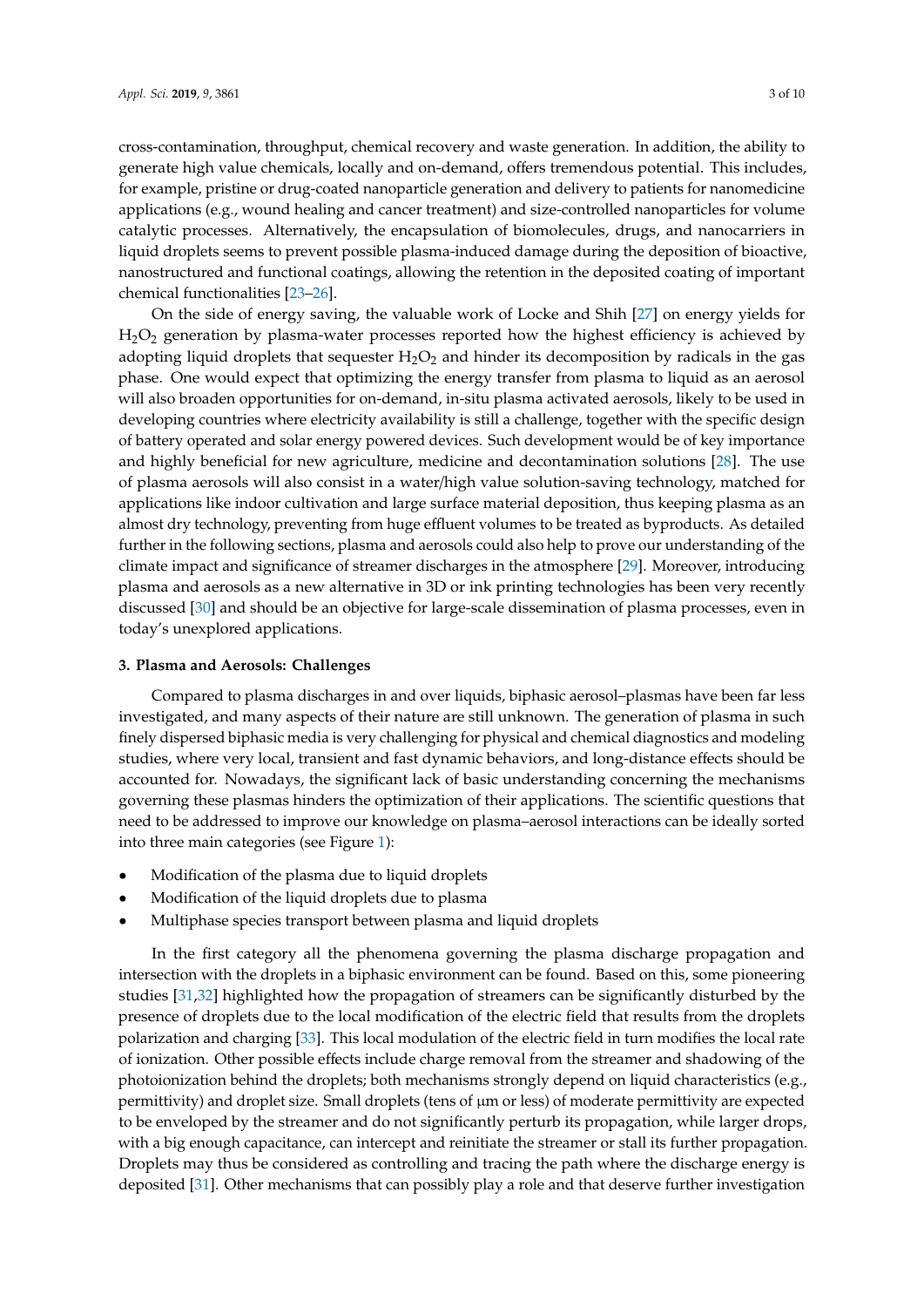include: droplets induction of streamer branching; extraction of electrons from the droplet surface owing to photons emitted from the streamer head; alteration of the streamer propagation velocity. Besides, arising from surface evaporation, the interfacial layer in proximity of the droplet surface is suspected to contain a cocktail of positively and negatively charged clusters with a large size range, along with a very high localized vapor density, possibly up to tens of times that possible in a normal plasma before extinction. We can speculate that this may lead to amplified non-equilibrium gas-phase chemistry, the products of which may be sequestered by the droplet boundary. Even if the analysis of transient phenomena (streamer propagation, streamer droplet interaction) at the microscale requires a great deal of effort, a combined simulative and experimental approach to the subject greatly benefits the community in addressing the role of different phenomena in the plasma–droplet interaction. In particular, a better understanding of the effect of liquid (conductivity, droplet dimension, colloidal state) and gas (electron density, electron temperature, electric field) properties will help researchers to optimize the design of plasma processes and sources.

<span id="page-3-0"></span>

**Figure 1.** Schematic representation of the interactions between the plasma and an aerosol droplet*.* **Figure 1.** Schematic representation of the interactions between the plasma and an aerosol droplet.

Concerning droplets modifications due to the interaction with plasma, a droplet entering a plasma region is subjected to charging and subsequently experiencing deformation and possibly splitting due to Coulombic fission as a result of exposure to a plasma-related electric field [\[20\]](#page-7-6). In addition, the rate of evaporation of such droplets could be enhanced by additional factors other than those encountered in non-reactive gases, such as irradiation by ultra-low energy electrons [\[34\]](#page-7-17). In fact, these electrons can have energies much lower than is achievable by any other technique, such as radiolysis. Irradiation, however, may also lead to other processes, such as electron–ion or anion–ion recombination, Auger and UV emission, which have received very little attention to date in this context. Moreover, droplets introduced in atmospheric plasma are also susceptible of being accelerated by the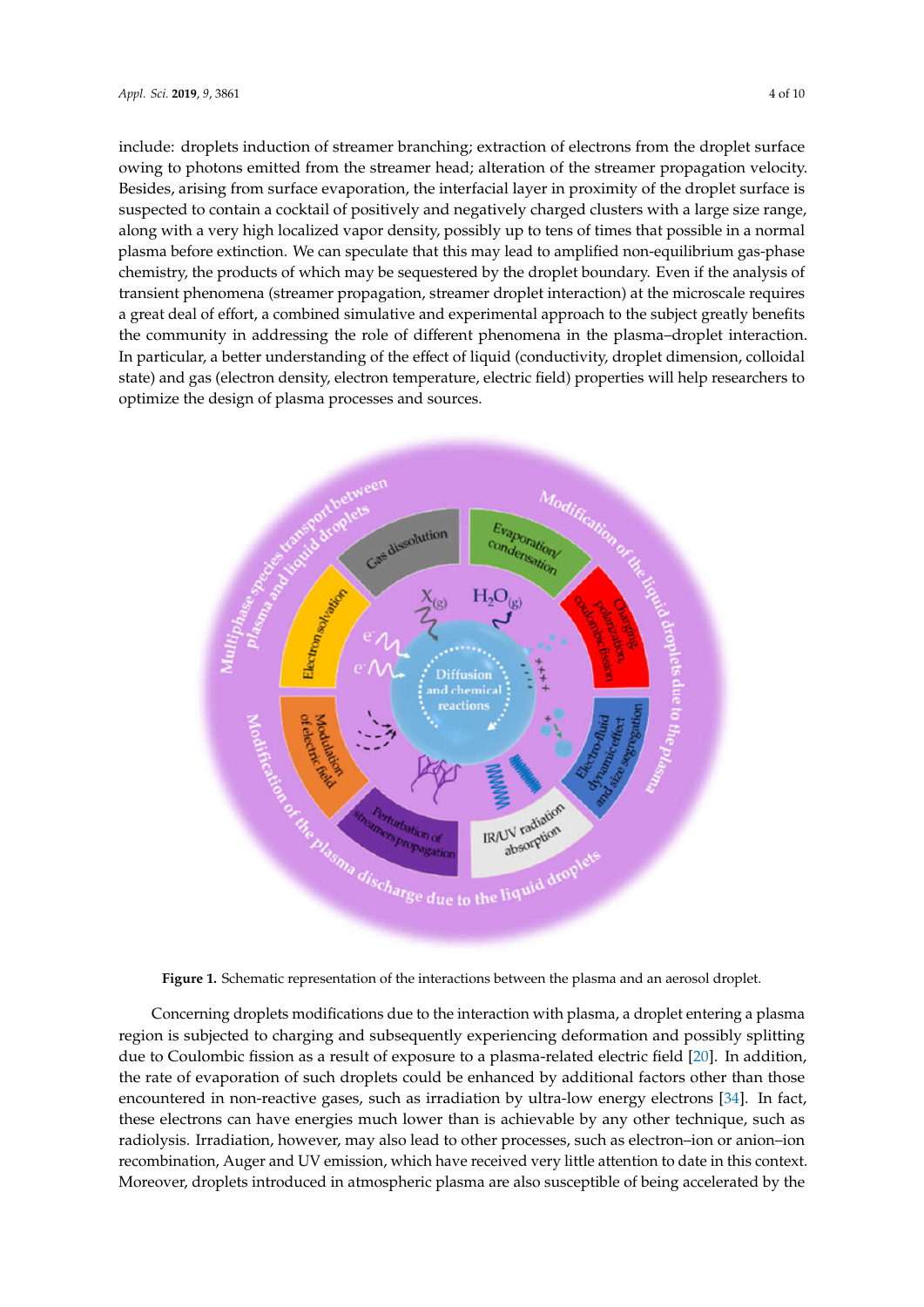combined effect of the drag forces, ionic wind and electrostatic forces and this could result in various effects including size segregation. While it is generally believed that the weak magnetic field produced by atmospheric pressure plasma discharge [\[35\]](#page-8-0) cannot be accounted for, for the direct modification of a droplet's properties (Moses effect [\[36\]](#page-8-1), evaporation and modification of surface energy), the application of an external field can be employed to modify the plasma discharge characteristics and droplet properties [\[37–](#page-8-2)[40\]](#page-8-3), inducing breakdown [\[41\]](#page-8-4) or colloid segregation [\[42\]](#page-8-5). Precise control over these mechanisms by means of plasma technology would open new perspectives from the point of view of droplet manipulation, from millimetric to nanometric scales, from a single droplet to an aerosol. From this perspective, a deeper investigation of droplet evaporation, taking into account both thermal and physical effects, can strongly influence the use of plasma for on-demand and in-situ synthesis of chemicals and reactive species. Further efforts should be devoted to the fundamental study of droplet charging and electron impaction, with an important focus on the roles of electron density, temperature and droplet size.

Concerning multiphase species transport, in the last ten years, considerable advancements have improved our knowledge on the subject [\[1\]](#page-6-0). It is considered that plasma–aerosol droplets act as efficient microreactors where reaction rates, mixing and surface/volume ratio are considerably enhanced, posing new unique challenges in the understanding of transport of a species in this configuration [\[27,](#page-7-10)[43\]](#page-8-6). Computational studies [\[43](#page-8-6)[–46\]](#page-8-7) showed the importance of the synergy between the plasma and the liquid, including evaporation and the solvation of ions, electrons and neutral particles. They also investigated the plasma treated water chemical and transport processes. They highlighted the importance of the water microdroplet size (or thin water film thickness) on the transport processes of plasma reactive species. While extremely challenging, devoting additional efforts to the analysis of convection and reaction pathways inside a droplet microreactor would be valuable, as well as comparing results with scientific works already published for batch processes. The achievement of better knowledge on this issue will result in the possibility to tune the chemical and physical characteristics of an effluent. Future applications will also take advantage of a better understanding of droplet transportation for the in-situ delivery of chemicals.

The understanding of the aforementioned mechanisms is still at an early stage and certainly deserves more attention from the scientific community. The operative ranges for biphasic plasma generation based on aerosol density and granulometry are widely uncharted; the influence of various and numerous process parameters (e.g., pulse repetition frequency, aerosol density) and most of the proposed hypotheses still need to be validated for a wider number of conditions and plasma source architectures. Future studies will have to face the challenges of identifying and validating diagnostic methods able to allow in-situ characterization of this multiphase environment, despite the intrinsic inhomogeneity and transient nature. The measurement of a microdroplet thermal, electrical and chemical characteristics presents a significant challenge that has, to date, seriously limited our understanding of this important system. Recent advances in spectroscopic techniques, from UV to infra-red, and with high spatial and temporal resolution now offer the possibility for accurate study of this system, aided by recent developments in plasma control and in precision microdroplet generation [\[34,](#page-7-17)[47](#page-8-8)[,48\]](#page-8-9). Considering, for example, the range of available gases, liquids or colloids and the choice of plasma parameters, droplet sizes and exposure time, this experimental and simulation environment offers very fertile ground for future discoveries.

Nevertheless, the most important challenge in the study of complex multiphase plasmas probably comes from accounting for the strong coupling that links the above mentioned phenomena. For example, a droplet entering a plasma region locally modifies the electric fields, but may in turn be deformed by the electrostatic forces up to the point of splitting into smaller droplets, characterized by a higher rate of evaporation that will modify the liquid vapor content in the gas phase and therefore the plasma discharge. The acknowledgment of this coupling will demand a considerable effort and the adoption a multi-diagnostic approach combining techniques for the characterization of the plasma, the aerosol, the fluid dynamic mixing and the liquid properties together with advanced numerical models able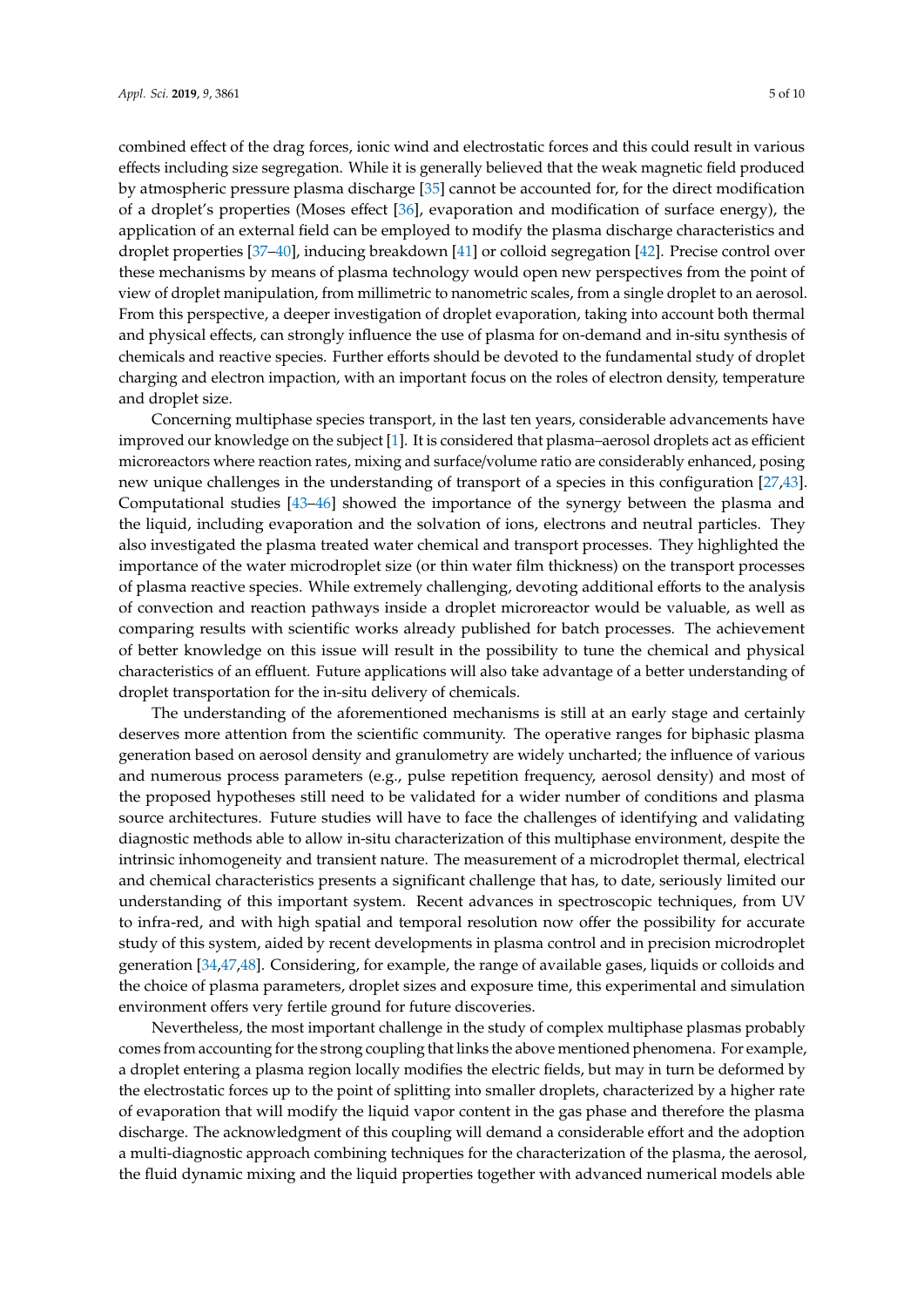to account for droplet surface modification. The design of new experiments aimed to "decouple" these phenomena, for example considering the interaction between a single drop with a single pulse discharge, will also be essential to further improve our knowledge on these mechanisms.

New plasma source architectures, best coupled with aerosol nebulizers, will need to be developed and customized to ensure a precise control of droplet dimension distribution and residence time. The optimization of existing applications based on the interaction of plasma-droplets (e.g., plasma-assisted coating deposition [\[23\]](#page-7-8), wastewater treatment and decontamination [\[49\]](#page-8-10)) will promptly benefit from research effort on biphasic plasmas while numerous new applications (e.g., plasma aerosol catalysis, plasma assisted printing [\[50\]](#page-8-11)) are expected to rapidly develop and gain interest. With a precise control of the plasma and microdroplet parameters we could engineer a unique non-equilibrium multiphase structure comprised of gas, plasma, liquid and, importantly, a dynamic interfacial layer. This enhanced transport, combined with a fine control of the droplet trajectories and residence time in the plasma region, opens new opportunities in the control of the treatment time and potentially in the use of solvated electrons and short-lived reactive species. With this control, not possible with any other steady-state system, we may gain insight into the transport and mass accommodation of radical species before the onset of Henry's Law [\[51\]](#page-8-12). This is of critical importance in the study of atmospheric chemistry, pollution and climate change [\[29\]](#page-7-12). With the introduction of solid and polymer materials, or their precursors, into a liquid droplet, the scope for new materials and new diagnostics appears immense.

#### **4. Bridges to Other Communities**

Great help in tackling the presented new challenges may come from closely related research fields and communities that have already been addressing effects of interest for biphasic plasmas. As an example, there are multiple studies, some of them over 100 years old, on electrospraying (electrohydrodynamic atomization) of liquids by applying strong electric fields, i.e., high voltages on the nozzle [\[52,](#page-8-13)[53\]](#page-8-14). The electrospray community has produced a huge amount of valuable literature on the mechanisms implied in droplets charging, deformation and fissioning in the presence of strong electric fields and eventually in the presence of plasma discharges when operating with liquids with high surface tension (e.g., water) that require the use of high voltages [\[54\]](#page-8-15). However, in most of electrospray applications, the occurrence of plasma discharge is undesired, as the discharge typically perturbs the stability and homogeneity of the spray (see Figure [2\)](#page-6-9). There were a few studies, which investigated the interactions of the sprayed charged aerosol droplets and the discharge, especially with respect to the space charges and ion mobility effects [\[55](#page-8-16)[–57\]](#page-8-17), or even studies that intentionally employed these complex interactions, e.g., for water treatment or surface decontamination [\[58](#page-8-18)[–60\]](#page-9-0). Valuable information, methods, techniques and models can be extracted from these studies or reviews [\[54](#page-8-15)[,61\]](#page-9-1) and used for a deeper investigations of plasma-aerosol interaction. Other fields that probably deserve attention from the plasma community are fuel injection for combustion engines [\[61\]](#page-9-1), low pressure dusty plasmas [\[62\]](#page-9-2), aerodynamic [\[63\]](#page-9-3), thermal plasma spray [\[64\]](#page-9-4), space plasmas and once again atmospheric plasma phenomena [\[29\]](#page-7-12). Far from being trivial, the scouting of these domains' literature and the instauration of efficient collaborations with the relative researchers will be a key factor to support the advancement of the research in biphasic plasmas. Certainly, the benefit will be mutual and the collaboration will provide new perspectives and tools to the cited domains (e.g., enhanced evaporation and introduction of reactive species in fuel droplets to increase flame control and reduce pollutant production).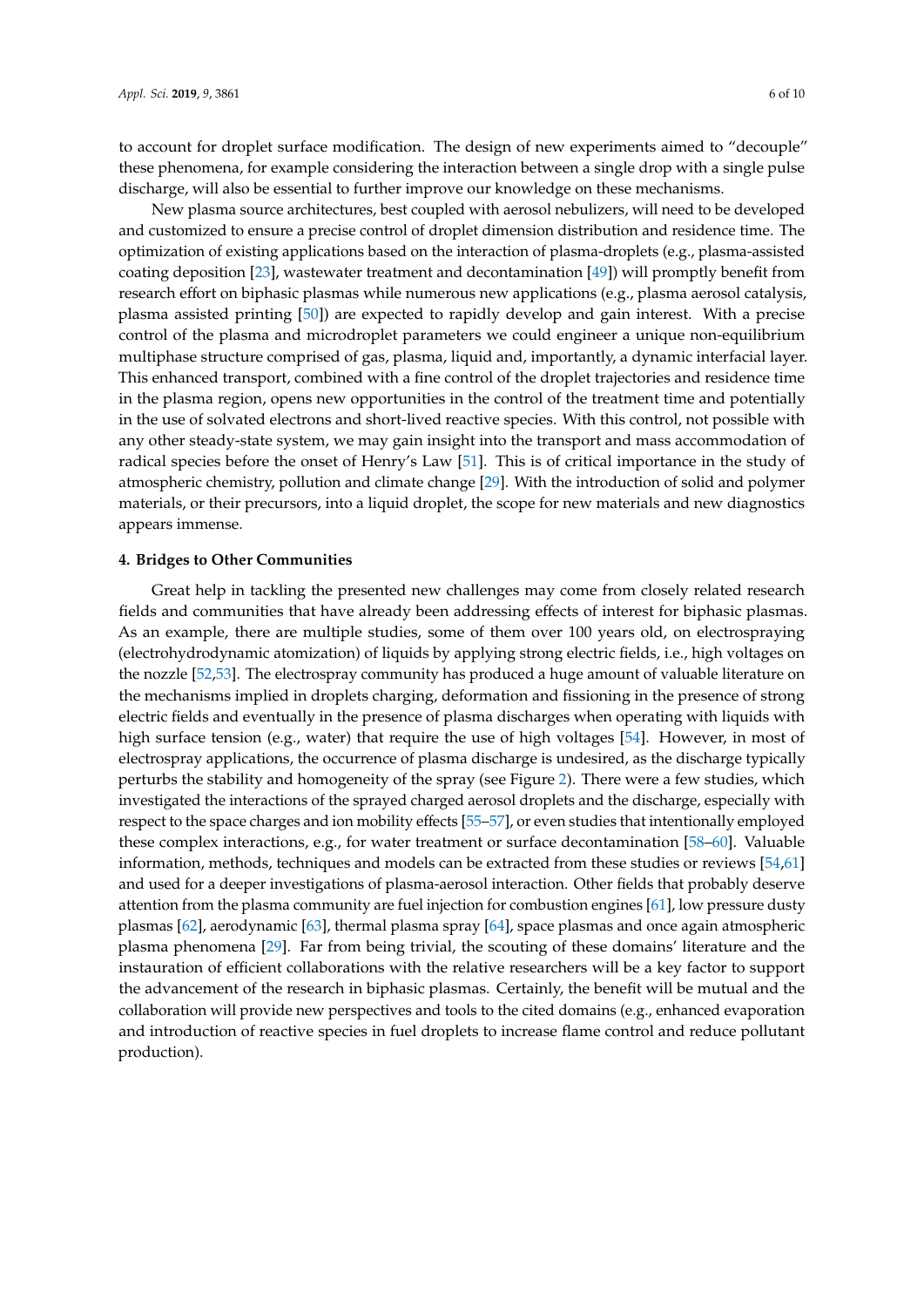<span id="page-6-9"></span>

(a) droplet without a high voltage, (b) electrospray with a high voltage applied, 5.5 kV, (c) electrospray combined with streamer corona, 6.5 kV, (**d**) electrospray with transition streamer corona-transient spark, 7.8 kV. Reproduced from Machala et al. [65]. All rights reserved. **Figure 2.** Photographs of the electrospraying of water in an 8-mm gap, water flow rate 0.5 mL min−<sup>1</sup> :

and editing of the manuscript. *Authorities*  $\mathbf{A}$  and  $\mathbf{B}$  and  $\mathbf{B}$  and  $\mathbf{B}$  and  $\mathbf{B}$  and  $\mathbf{B}$  and  $\mathbf{B}$  and  $\mathbf{B}$  and  $\mathbf{B}$  and  $\mathbf{B}$  and  $\mathbf{B}$  and  $\mathbf{B}$  and  $\mathbf{B}$  and  $\mathbf{B$ **Author Contributions:** A.S., T.G., M.G., Z.M., P.M., V.C., J.-M.P. and E.R. contributed to the writing, reviewing

Funding: This research received no external funding.

**Conflicts of Interest:** The authors declare no conflicts of interest.

#### **Conflicts of Interest:** The authors declare no conflicts of interest. **References**

- <span id="page-6-0"></span>1. Bruggeman, P.J.; Kushner, M.J.; Locke, B.R.; Gardeniers, J.G.E.; Graham, W.G.; Graves, D.B.; Hofman-Caris, R.C.H.M.; Maric, D.; Reid, J.P.; Ceriani, E.; et al. Plasma-liquid interactions: A review and roadmap. *Plasma Sources Sci. Technol.* **2016**, 25, 53002. [\[CrossRef\]](http://dx.doi.org/10.1088/0963-0252/25/5/053002)
- <span id="page-6-1"></span>*Sources Sci. Technol.* **2016**, *25*, 53002. 2. Gubkin, J. Electrolytische Metallabscheidung an der freien Oberfläche einer Salzlösung. *Ann. Phys.* **1887**, 2. Gubkin, J. Electrolytische Metallabscheidung an der freien Oberfläche einer Salzlösung. *Ann. Phys.* **1887**, *268*, 114–115. [\[CrossRef\]](http://dx.doi.org/10.1002/andp.18872680909)
- <span id="page-6-2"></span>*268*, 114–115. 3. Cavendish, H. Experiments on air. *Philos. Trans. R. Soc. Lond.* **1785**. [\[CrossRef\]](http://dx.doi.org/10.1098/rstl.1785.0023)
- <span id="page-6-3"></span>4. Miller, S.L. A Production of Amino Acids Under Possible Primitive Earth Conditions. *Science* 1953, 117, 4. Miller, S.L. A Production of Amino Acids Under Possible Primitive Earth Conditions. *Science* **1953**, *117*, 528–529. [\[CrossRef\]](http://dx.doi.org/10.1126/science.117.3046.528) [\[PubMed\]](http://www.ncbi.nlm.nih.gov/pubmed/13056598)
- <span id="page-6-4"></span>5. Gorbanev, Y.; O'Connell, D.; Chechik, V. Non-Thermal Plasma in Contact with Water: The Origin of Species. *Chem. A Eur. J.* **2016**, 22, 3496–3505. [\[CrossRef\]](http://dx.doi.org/10.1002/chem.201503771) [\[PubMed\]](http://www.ncbi.nlm.nih.gov/pubmed/26833560)
- <span id="page-6-5"></span>*Chem. A Eur. J.* **2016**, *22*, 3496–3505. 6. Fridman, A.; Yang, Y.; Cho, Y.I. *Plasma Discharge in Liquid: Water Treatment and Applications*; CRC Press: Boca 6. Fridman, A.; Yang, Y.; Cho, Y.I. *Plasma Discharge in Liquid: Water Treatment and Applications*; CRC Press: Raton, FL, USA, 2012.
- <span id="page-6-6"></span>7. Brandenburg, R.; Bogaerts, A.; Bongers, W.; Fridman, A.; Fridman, G.; Locke, B.R.; Miller, V.; Reuter, S.;<br>. Schiorlin, M.; Verreycken, T.; et al. White paper on the future of plasma science in environment, for gas conversion and agriculture. *Plasma Process. Polym.* **2019**, 16, 1700238. [\[CrossRef\]](http://dx.doi.org/10.1002/ppap.201700238)<br>conversion and agriculture. *Plasma Process. Polym.* **2019**, 16, 1700238. [CrossRef]
- <span id="page-6-7"></span>8. Graves, D.B. Reactive Species from Cold Atmospheric Plasma: Implications for Cancer Therapy. 8. Graves, D.B. Reactive Species from Cold Atmospheric Plasma: Implications for Cancer Therapy. **Plasma** *Plasma* **Plasma** *Plasma* **Plasma Plasma Plasma Plasma** *Plasma**Plasma**Plasma**Plasma**Plasma**Plasma**Plasma Process. Polym.* **2014**, *11*, 1120–1127. [\[CrossRef\]](http://dx.doi.org/10.1002/ppap.201400068)
- <span id="page-6-8"></span>*Process. Polym.* **2014**, *11*, 1120–1127. 9. Bekeschus, S.; Favia, P.; Robert, E.; von Woedtke, T. White paper on plasma for medicine and hygiene: Future  $\frac{1}{2}$  Bekeschus, S.; Favia, P.; Robert, E.;  $\frac{1}{2}$  , T.;  $\frac{1}{2}$  ,  $\frac{1}{2}$  ,  $\frac{1}{2}$  ,  $\frac{1}{2}$  ,  $\frac{1}{2}$  ,  $\frac{1}{2}$  ,  $\frac{1}{2}$  ,  $\frac{1}{2}$  ,  $\frac{1}{2}$  ,  $\frac{1}{2}$  ,  $\frac{1}{2}$  ,  $\frac{1}{2}$  ,  $\frac{1}{2}$  , in plasma health sciences. *Plasma Process. Polym.* **2019**, *16*, 1–12. [\[CrossRef\]](http://dx.doi.org/10.1002/ppap.201800033)
- Future in plasma health sciences. *Plasma Process. Polym.* **2019**, *16*, 1–12. 10. Gherardi, M.; Puaˇc, N.; Shiratani, M. Special issue: Plasma and agriculture. *Plasma Process. Polym.* **2018**, *15*, 10. Gherardi, M.; Puač, N.; Shiratani, M. Special issue: Plasma and agriculture. *Plasma Process. Polym.* **2018**, *15*, 1877002. [\[CrossRef\]](http://dx.doi.org/10.1002/ppap.201877002)
- 11. Laroussi, M.; Graves, D.; Keidar, M. Editorial Plasma and Cancer Treatment. *IEEE Trans. Radiat. Plasma*<br>2008. A care a care a care a care a care a care a care a care a care a care a care a care a care a care a care *Med. Sci.* **2018**, *2*, 85–86. [\[CrossRef\]](http://dx.doi.org/10.1109/TRPMS.2018.2803458)
- 11. Laroussi, M.; Graves, D.; Keidar, M. Editorial Plasma and Cancer Treatment. *IEEE Trans. Radiat. Plasma*  12. Daeschlein, G.; Scholz, S.; Emmert, S.; von Podewils, S.; Haase, H.; von Woedtke, T.; Junger, M. Plasma *Med. Sci.* **2018**, *2*, 85–86. Medicine in Dermatology: Basic Antimicrobial Efficacy Testing as Prerequisite to Clinical Plasma Therapy.<br>Note in 2002, 2020, 2020, Fig. and Clinical Plasma Theory in The Plasma Theory in The Plasma Theory. *Plasma Med.* **2012**, *2*, 33–69. [\[CrossRef\]](http://dx.doi.org/10.1615/PlasmaMed.2014006217)
- 13. Mariotti, D.; Patel, J.; Svrcek, V.; Maguire, P. Plasma-liquid interactions at atmospheric pressure for *Plasma Med.* **2012**, *2*, 33–69. nanomaterials synthesis and surface engineering. *Plasma Process. Polym.* **2012**, *9*, 1074–1085. [\[CrossRef\]](http://dx.doi.org/10.1002/ppap.201200007)
- $13. \text{M}$  Mariotheody and state original interactions at atoms at atmospheric pressure for  $\frac{1}{2}$ 14. Parvulescu, V.I.; Magureanu, M.; Lukes, P. Plasma Chemistry and Catalysis in Gases and Liquids; John Wiley &<br>Carely Mark 1971, 1971, 2012, 1971, 2000, 2002, 2003, 2004 Sons: Hoboken, NJ, USA, 2012; ISBN 9783527330065.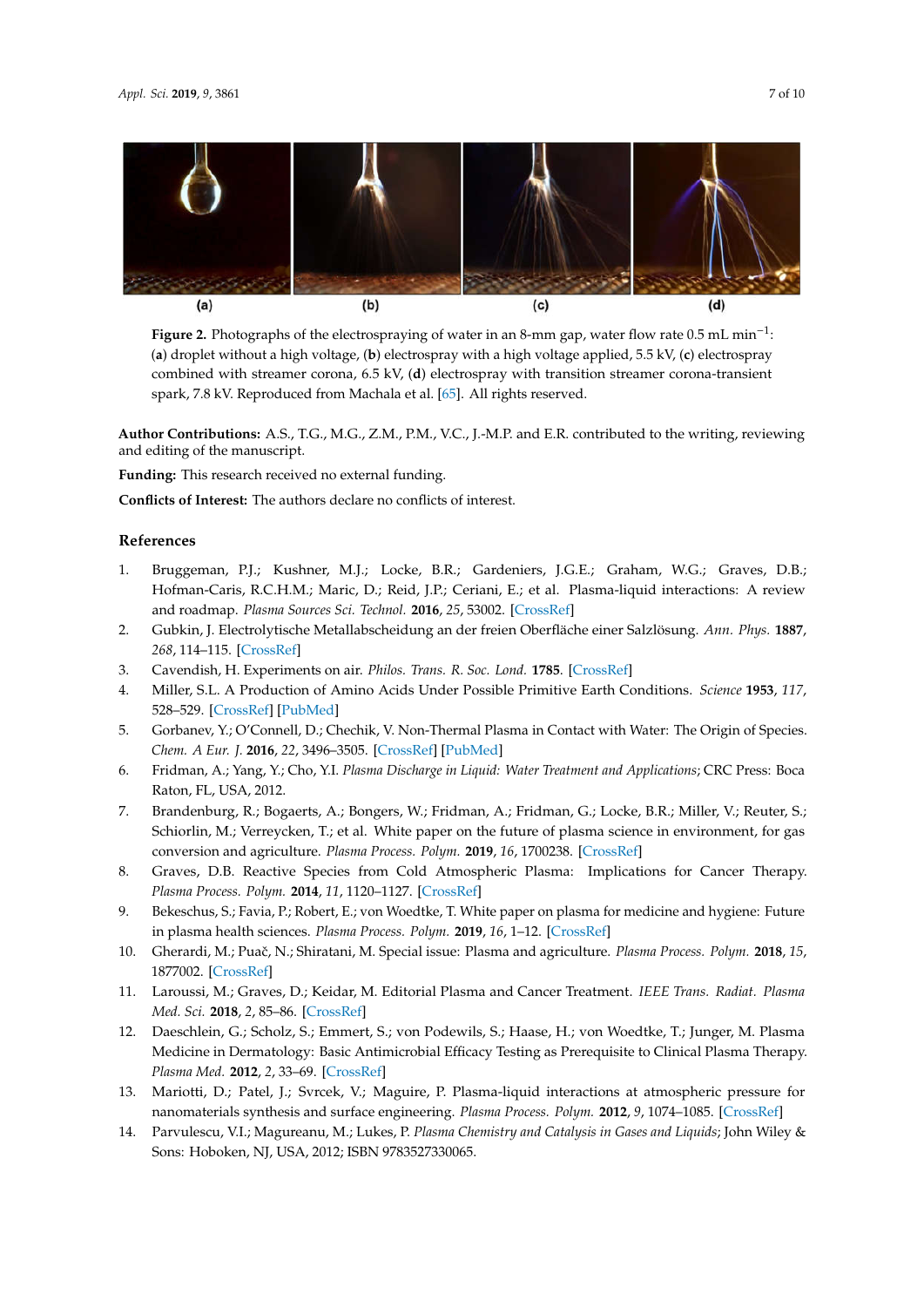- <span id="page-7-0"></span>15. Hawtof, R.; Ghosh, S.; Guarr, E.; Xu, C.; Sankaran, R.M.; Renner, J.N. Catalyst-free, highly selective synthesis of ammonia from nitrogen and water by a plasma electrolytic system. *Sci. Adv.* **2019**, *5*, 5778–5789. [\[CrossRef\]](http://dx.doi.org/10.1126/sciadv.aat5778) [\[PubMed\]](http://www.ncbi.nlm.nih.gov/pubmed/30746439)
- <span id="page-7-1"></span>16. Witzke, M.; Rumbach, P.; Go, D.B.; Sankaran, R.M. Evidence for the electrolysis of water by atmospheric-pressure plasmas formed at the surface of aqueous solutions. *J. Phys. D Appl. Phys.* **2012**, *45*, 442001. [\[CrossRef\]](http://dx.doi.org/10.1088/0022-3727/45/44/442001)
- <span id="page-7-2"></span>17. Bouchard, M.; Laprise-Pelletier, M.; Turgeon, S.; Fortin, M.A. Efficient and Rapid Synthesis of Radioactive Gold Nanoparticles by Dielectric Barrier Discharge. *Part. Part. Syst. Charact.* **2017**, *34*, 1–10. [\[CrossRef\]](http://dx.doi.org/10.1002/ppsc.201600231)
- <span id="page-7-3"></span>18. Kovačević, V.V.; Dojčinović, B.P.; Jović, M.; Roglić, G.M.; Obradović, B.M.; Kuraica, M.M. Measurement of reactive species generated by dielectric barrier discharge in direct contact with water in different atmospheres. *J. Phys. D Appl. Phys.* **2017**, *50*, 155205. [\[CrossRef\]](http://dx.doi.org/10.1088/1361-6463/aa5fde)
- <span id="page-7-4"></span>19. Maguire, P.; Rutherford, D.; Macias-Montero, M.; Mahony, C.; Kelsey, C.; Tweedie, M.; Pérez-Martin, F.; McQuaid, H.; Diver, D.; Mariotti, D. Continuous In-Flight Synthesis for On-Demand Delivery of Ligand-Free Colloidal Gold Nanoparticles. *Nano Lett.* **2017**, *17*, 1336–1343. [\[CrossRef\]](http://dx.doi.org/10.1021/acs.nanolett.6b03440)
- <span id="page-7-6"></span>20. Ranieri, P.; McGovern, G.; Tse, H.; Fulmer, A.; Kovalenko, M.; Nirenberg, G.; Miller, V.; Fridman, A.; Rabinovich, A.; Fridman, G. Microsecond-Pulsed Dielectric Barrier Discharge Plasma-Treated Mist for Inactivation of Escherichia coli In Vitro. *IEEE Trans. Plasma Sci.* **2019**, *47*, 395–402. [\[CrossRef\]](http://dx.doi.org/10.1109/TPS.2018.2878971)
- <span id="page-7-5"></span>21. Burlica, R.; Grim, R.G.; Shih, K.; Balkwill, D.; Locke, B.R. Bacteria Inactivation Using Low Power Pulsed Gliding Arc Discharges with Water Spray. *Plasma Process. Polym.* **2010**, *7*, 640–649. [\[CrossRef\]](http://dx.doi.org/10.1002/ppap.200900183)
- <span id="page-7-7"></span>22. Wandell, R.J.; Locke, B.R. Hydrogen peroxide generation in low power pulsed water spray plasma reactors. *Ind. Eng. Chem. Res.* **2014**, *53*, 609–618. [\[CrossRef\]](http://dx.doi.org/10.1021/ie402766t)
- <span id="page-7-8"></span>23. Massines, F.; Sarra-Bournet, C.; Fanelli, F.; Naudé, N.; Gherardi, N. Atmospheric pressure low temperature direct plasma technology: Status and challenges for thin film deposition. *Plasma Process. Polym.* **2012**, *9*, 1041–1073. [\[CrossRef\]](http://dx.doi.org/10.1002/ppap.201200029)
- 24. Liguori, A.; Traldi, E.; Toccaceli, E.; Laurita, R.; Pollicino, A.; Focarete, M.L.; Colombo, V.; Gherardi, M. Co-Deposition of Plasma-Polymerized Polyacrylic Acid and Silver Nanoparticles for the Production of Nanocomposite Coatings Using a Non-Equilibrium Atmospheric Pressure Plasma Jet. *Plasma Process. Polym.* **2016**, *13*, 623–632. [\[CrossRef\]](http://dx.doi.org/10.1002/ppap.201500143)
- 25. Fanelli, F.; Fracassi, F. Aerosol-Assisted Atmospheric Pressure Cold Plasma Deposition of Organic-Inorganic Nanocomposite Coatings. *Plasma Chem. Plasma Process.* **2013**, *34*, 473–487. [\[CrossRef\]](http://dx.doi.org/10.1007/s11090-013-9518-9)
- <span id="page-7-9"></span>26. Palumbo, F.; Treglia, A.; Lo Porto, C.; Fracassi, F.; Baruzzi, F.; Frache, G.; El Assad, D.; Pistillo, B.R.; Favia, P. Plasma-Deposited Nanocapsules Containing Coatings for Drug Delivery Applications. *ACS Appl. Mater. Interfaces* **2018**, *10*, 35516–35525. [\[CrossRef\]](http://dx.doi.org/10.1021/acsami.8b11504) [\[PubMed\]](http://www.ncbi.nlm.nih.gov/pubmed/30231206)
- <span id="page-7-10"></span>27. Locke, B.R.; Shih, K.Y. Review of the methods to form hydrogen peroxide in electrical discharge plasma with liquid water. *Plasma Sources Sci. Technol.* **2011**, *20*, 034006. [\[CrossRef\]](http://dx.doi.org/10.1088/0963-0252/20/3/034006)
- <span id="page-7-11"></span>28. Machala, Z.; Graves, D.B. Frugal Biotech Applications of Low-Temperature Plasma. *Trends Biotechnol.* **2018**, *36*, 579–581. [\[CrossRef\]](http://dx.doi.org/10.1016/j.tibtech.2017.07.013)
- <span id="page-7-12"></span>29. Phelps, C.T. Positive Streamer-Droplet Interactions and Their Atmospheric Significance. *J. Geophys. Res.* **1972**, *77*, 407–411. [\[CrossRef\]](http://dx.doi.org/10.1029/JC077i003p00407)
- <span id="page-7-13"></span>30. Hong, J.; Yick, S.; Chow, E.; Murdock, A.; Fang, J.; Seo, D.H.; Wolff, A.; Han, Z.; Van Der Laan, T.; Bendavid, A.; et al. Direct plasma printing of nano-gold from an inorganic precursor. *J. Mater. Chem. C* **2019**, *7*, 6369–6374. [\[CrossRef\]](http://dx.doi.org/10.1039/C9TC01808E)
- <span id="page-7-14"></span>31. Tardiveau, P.; Marode, E. Point-to-plane discharge dynamics in the presence of dielectric droplets. *J. Phys. D Appl. Phys.* **2003**, *36*, 1204–1211. [\[CrossRef\]](http://dx.doi.org/10.1088/0022-3727/36/10/309)
- <span id="page-7-15"></span>32. Babaeva, N.Y.; Bhoj, A.N.; Kushner, M.J. Streamer dynamics in gases containing dust particles. *Plasma Sources Sci. Technol.* **2006**, *15*, 591–602. [\[CrossRef\]](http://dx.doi.org/10.1088/0963-0252/15/4/001)
- <span id="page-7-16"></span>33. Bennet, E.D.; Mahony, C.M.O.; Potts, H.E.; Everest, P.; Rutherford, D.; Askari, S.; Mcdowell, D.A.; Mariotti, D.; Kelsey, C.; Perez-martin, F.; et al. Precision charging of microparticles in plasma via the Rayleigh instability for evaporating charged liquid droplets. *J. Aerosol Sci.* **2016**, *100*, 53–60. [\[CrossRef\]](http://dx.doi.org/10.1016/j.jaerosci.2016.05.002)
- <span id="page-7-17"></span>34. Maguire, P.D.; Mahony, C.M.O.; Kelsey, C.P.; Bingham, A.J.; Montgomery, E.P.; Bennet, E.D.; Potts, H.E.; Rutherford, D.C.E.; McDowell, D.A.; Diver, D.A.; et al. Controlled microdroplet transport in an atmospheric pressure microplasma. *Appl. Phys. Lett.* **2015**, *106*, 224101. [\[CrossRef\]](http://dx.doi.org/10.1063/1.4922034)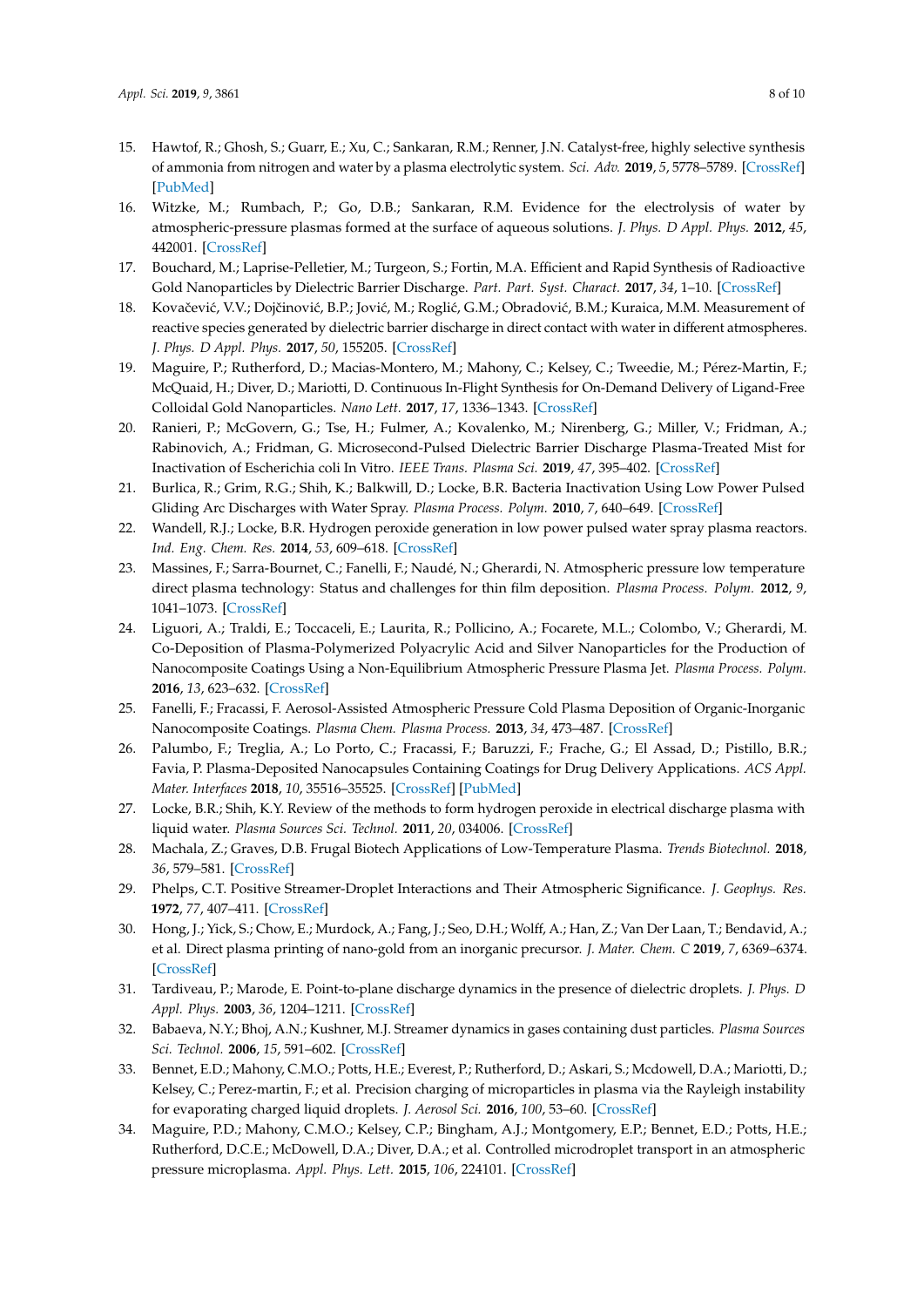- <span id="page-8-0"></span>35. Houser, N.M.; Fabbro, S.C.; Lavoie, P.; Pimentel, R.; De Villers, Y.; Ringuette, T. Electromagnetic and ozone emissions from dielectric barrier discharge plasma actuators. In Proceedings of the AIAA 45th Plasmadynamics and Lasers Conference, Atlanta, GA, USA, 16–20 June 2014; Volume 2809, p. 12.
- <span id="page-8-1"></span>36. Bormashenko, E. Moses effect: Physics and applications. *Adv. Colloid Interface Sci.* **2019**, *269*, 1–6. [\[CrossRef\]](http://dx.doi.org/10.1016/j.cis.2019.04.003) [\[PubMed\]](http://www.ncbi.nlm.nih.gov/pubmed/31026760)
- <span id="page-8-2"></span>37. Pekárek, S. Experimental Study of Nitrogen Oxides and Ozone Generation by Corona-Like Dielectric Barrier Discharge with Airflow in a Magnetic Field. *Plasma Chem. Plasma Process.* **2017**, *37*, 1313–1330. [\[CrossRef\]](http://dx.doi.org/10.1007/s11090-017-9831-9)
- 38. Liu, Y.; Qi, H.; Fan, Z.; Yan, H.; Ren, C.S. The impacts of magnetic field on repetitive nanosecond pulsed dielectric barrier discharge in air. *Phys. Plasmas* **2016**, *23*, 113508. [\[CrossRef\]](http://dx.doi.org/10.1063/1.4968233)
- 39. Jiang, W.; Tang, J.; Wang, Y.; Zhao, W.; Duan, Y. A low-power magnetic-field-assisted plasma jet generated by dielectric-barrier discharge enhanced direct-current glow discharge at atmospheric pressure. *Appl. Phys. Lett.* **2014**, *104*, 13505. [\[CrossRef\]](http://dx.doi.org/10.1063/1.4861162)
- <span id="page-8-3"></span>40. Pekárek, S. Effect of magnetic field, airflow or combination of airflow with magnetic field on hollow needle-to-cylinder discharge regimes. *J. Phys. D Appl. Phys.* **2013**, *46*, 505207. [\[CrossRef\]](http://dx.doi.org/10.1088/0022-3727/46/50/505207)
- <span id="page-8-4"></span>41. Sherwood, J.D. Breakup of fluid droplets in electric and magnetic fields. *J. Fluid Mech.* **1988**, *188*, 133–146. [\[CrossRef\]](http://dx.doi.org/10.1017/S0022112088000667)
- <span id="page-8-5"></span>42. Lee, J.G.; Porter, V.; Shelton, W.A.; Bharti, B. Magnetic Field-Driven Convection for Directed Surface Patterning of Colloids. *Langmuir* **2018**, *34*, 15416–15424. [\[CrossRef\]](http://dx.doi.org/10.1021/acs.langmuir.8b03232)
- <span id="page-8-6"></span>43. Kruszelnicki, J.; Lietz, A.M.; Kushner, M.J. Atmospheric Pressure Plasma Activation of Water Droplets. *J. Phys. D Appl. Phys.* **2019**, *52*, 35. [\[CrossRef\]](http://dx.doi.org/10.1088/1361-6463/ab25dc)
- 44. Lietz, A.M.; Kushner, M.J. Air plasma treatment of liquid covered tissue: Long timescale chemistry. *J. Phys. D Appl. Phys.* **2016**, *49*, 425204. [\[CrossRef\]](http://dx.doi.org/10.1088/0022-3727/49/42/425204)
- 45. Iqbal, M.M.; Stallard, C.P.; Dowling, D.P.; Turner, M.M. Three-Dimensional Coupled Fluid–Droplet Model for Atmospheric Pressure Plasmas. *Plasma Process. Polym.* **2015**, *12*, 201–213. [\[CrossRef\]](http://dx.doi.org/10.1002/ppap.201400107)
- <span id="page-8-7"></span>46. Gopalakrishnan, R.; Kawamura, E.; Lichtenberg, A.J.; Lieberman, M.A.; Graves, D.B. Solvated electrons at the atmospheric pressure plasma-water anodic interface. *J. Phys. D Appl. Phys.* **2016**, *49*, 295205. [\[CrossRef\]](http://dx.doi.org/10.1088/0022-3727/49/29/295205)
- <span id="page-8-8"></span>47. Bruggeman, P. Plasma-liquid interactions: Towards a quantitative description of reactivity transfer? In Proceedings of the 71st Annual Gaseous Electronics Conference, Portland, Oregon, 5–9 November 2018.
- <span id="page-8-10"></span><span id="page-8-9"></span>48. Lee, E.R. *Microdrop Generation*; CRC Press: Boca Raton, FL, USA, 2018.
- 49. Machala, Z.; Tarabova, B.; Hensel, K.; Spetlikova, E.; Sikurova, L.; Lukes, P. Formation of ROS and RNS in water electro-sprayed through transient spark discharge in air and their bactericidal effects. *Plasma Process. Polym.* **2013**, *10*, 649–659. [\[CrossRef\]](http://dx.doi.org/10.1002/ppap.201200113)
- <span id="page-8-11"></span>50. Gandhiraman, R.P.; Jayan, V.; Han, J.W.; Chen, B.; Koehne, J.E.; Meyyappan, M. Plasma jet printing of electronic materials on flexible and nonconformal objects. *ACS Appl. Mater. Interfaces* **2014**, *6*, 20860–20867. [\[CrossRef\]](http://dx.doi.org/10.1021/am505325y) [\[PubMed\]](http://www.ncbi.nlm.nih.gov/pubmed/25398024)
- <span id="page-8-12"></span>51. Davidovits, P.; Kolb, C.E.; Williams, L.R.; Jayne, J.T.; Worsnop, D.R. Update 1 of: Mass Accommodation and Chemical Reactions at Gas—Liquid Interfaces. *Chem. Rev.* **2011**, *111*, 76–109. [\[CrossRef\]](http://dx.doi.org/10.1021/cr100360b)
- <span id="page-8-13"></span>52. Zeleny, J. The electrical discharge from liquid points and a hydrostatic method of measuring the electric intensity at their surfaces. *Phys. Rev.* **1914**, *3*, 69–91. [\[CrossRef\]](http://dx.doi.org/10.1103/PhysRev.3.69)
- <span id="page-8-14"></span>53. Melcher, J.R.; Taylor, G.I. Electrohydrodynamics: A review of the role of interfacial shear stresses. *Annu. Rev. Fluid Mech.* **1969**, *1*, 111–147. [\[CrossRef\]](http://dx.doi.org/10.1146/annurev.fl.01.010169.000551)
- <span id="page-8-15"></span>54. Borra, J. Review on water electro-sprays and applications of charged drops with focus on the corona-assisted cone-jet mode for High E ffi ciency Air Filtration by wet electro-scrubbing of aerosols. *J. Aerosol Sci.* **2018**, *125*, 208–236. [\[CrossRef\]](http://dx.doi.org/10.1016/j.jaerosci.2018.04.005)
- <span id="page-8-16"></span>55. Borra, J.P.; Ehouarn, P.; Boulaud, D. Electrohydrodynamic atomisation of water stabilised by glow discharge—Operating range and droplet properties. *J. Aerosol Sci.* **2004**, *35*, 1313–1332. [\[CrossRef\]](http://dx.doi.org/10.1016/j.jaerosci.2004.05.011)
- 56. English, W.A. Corona from a water drop. *Phys. Rev.* **1948**, *74*, 179–189. [\[CrossRef\]](http://dx.doi.org/10.1103/PhysRev.74.179)
- <span id="page-8-17"></span>57. Pongrác, B.; Krcma, F.; Dostal, L.; Kim, H.; Homola, T.; Machala, Z. Effects of corona space charge polarity and liquid phase ion mobility on the shape and velocities of water jets in the spindle jet and precession modes of water electro-spray. *J. Aerosol Sci.* **2016**, *101*, 196–206. [\[CrossRef\]](http://dx.doi.org/10.1016/j.jaerosci.2016.08.008)
- <span id="page-8-18"></span>58. Shirai, N.; Sekine, R.; Uchida, S.; Tochikubo, F. Atmospheric negative corona discharge using Taylor cone as a liquid cathode. *Jpn. J. Appl. Phys.* **2014**, *53*, 026001. [\[CrossRef\]](http://dx.doi.org/10.7567/JJAP.53.026001)